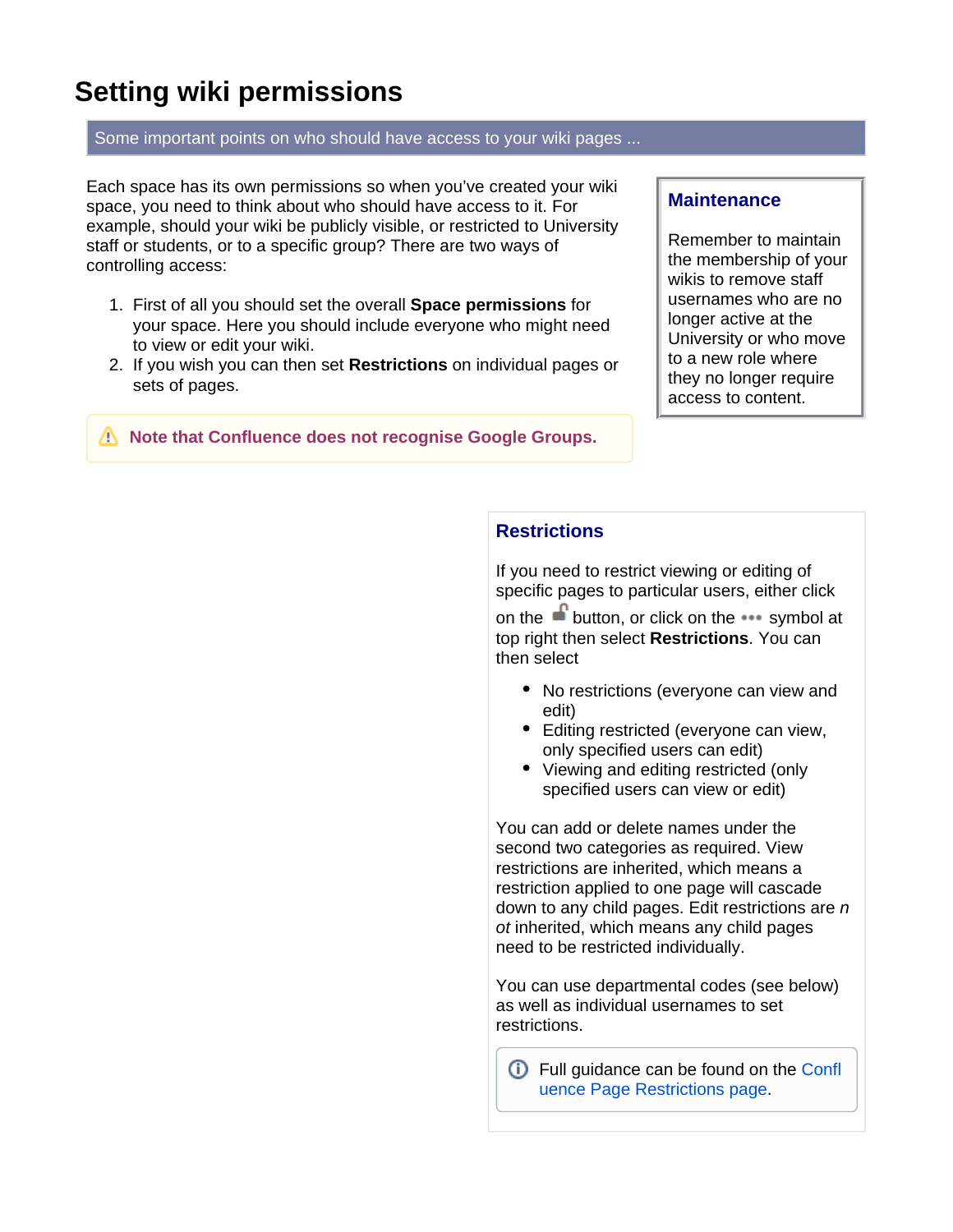### **Space permissions**

From **Space tools** select **Permissions**. You'll be asked to enter your password to make any changes. There are three categories here:

- **Groups**. Two pre-set groups can be granted access here: york-staff and yorkstudents. Type a group name into the box and click on Add; you'll then be asked to choose specific settings; for example, you might wish to grant view access to all York staff and students, and grant edit access to individual users.
- **Individual Users**. Here you can grant permissions to individuals by adding them by username (eg bjs523) or by searching for them by personal name (eg bob smith). Note that a personal name might own more than one account, so adding an individual by username instead is more likely to ensure that you get the right account. **Pages Add** permission allows the user to add their own pages and edit all unrestricted pages within the space. You may wish to restrict **Delete** and **Space Admin** permissions unless you trust your users.
- **Anonymous Access.** Here you can grant permissions to people who are not logged in to Confluence. If you wish to do this, please take care: we recommend that you limit these permissions to **View** to avoid people posting comments containing links to potential scam/spam/phishing material.
- **C** Full guidance can be found on the [Confl](https://confluence.atlassian.com/conf74/space-permissions-overview-1003128256.html) [uence Space Permissions Overview](https://confluence.atlassian.com/conf74/space-permissions-overview-1003128256.html)  [page.](https://confluence.atlassian.com/conf74/space-permissions-overview-1003128256.html)

**Note that, although you can allow external (ie non-University) people to view your wiki by granting Anonymous Access, if you wish to grant access to individual users they must have a University of York username. If you are working with people outside the University, you might want to consider using Google Sites rather than the wiki as these allow editing access for non-University staff.**